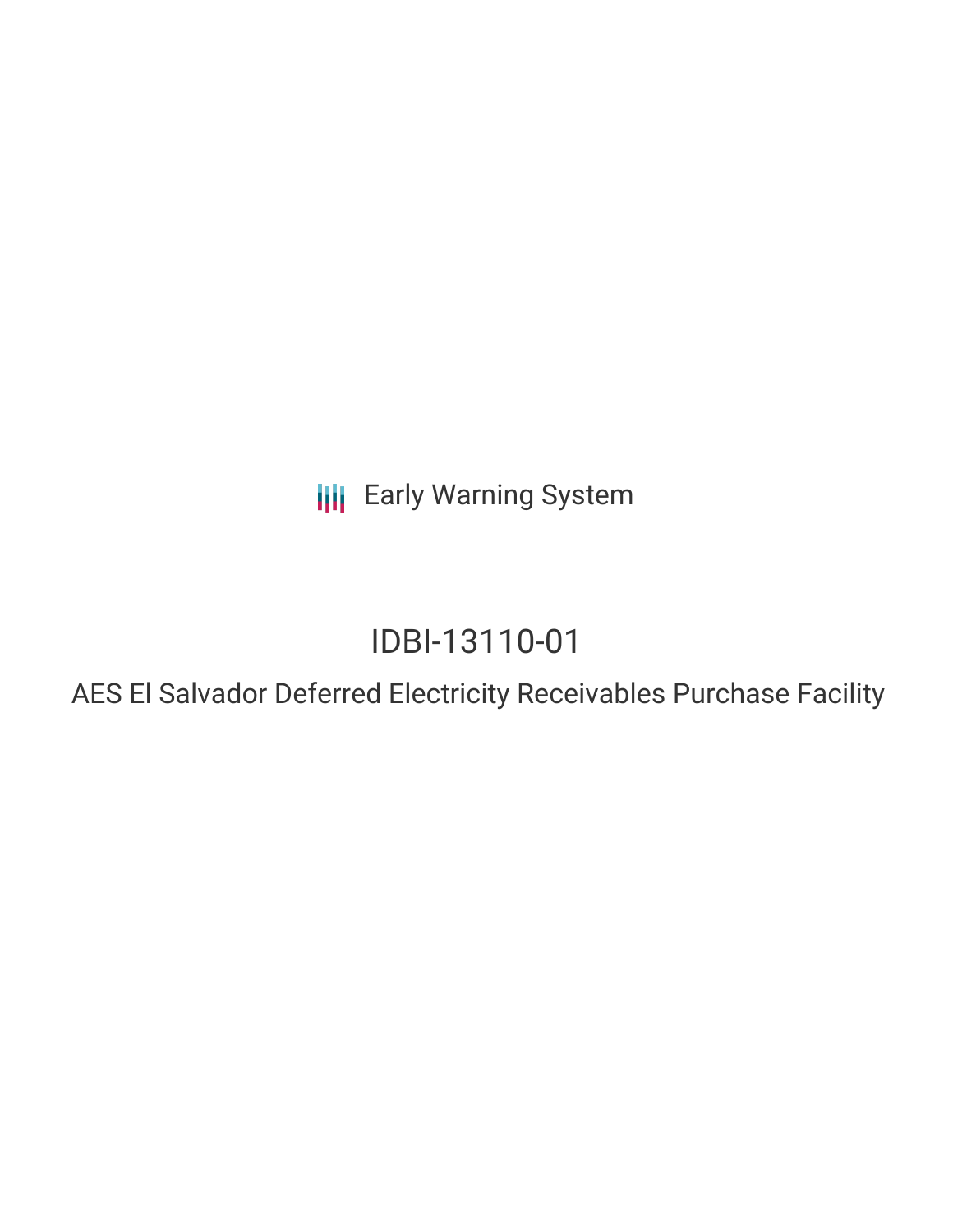

#### **Quick Facts**

| <b>Countries</b>               | El Salvador                                                                                          |
|--------------------------------|------------------------------------------------------------------------------------------------------|
| <b>Financial Institutions</b>  | IDB Invest (IDBI)                                                                                    |
| <b>Status</b>                  | Approved                                                                                             |
| <b>Bank Risk Rating</b>        | C.                                                                                                   |
| <b>Voting Date</b>             | 2020-07-02                                                                                           |
| <b>Borrower</b>                | Compania de Alumbrado Electrico de San Salvador, S.A. de C.V. (CAESS), Empresa Electrica de Oriente, |
| <b>Sectors</b>                 | Energy                                                                                               |
| <b>Investment Type(s)</b>      | Loan                                                                                                 |
| <b>Investment Amount (USD)</b> | $$60.00$ million                                                                                     |
| <b>Loan Amount (USD)</b>       | $$60.00$ million                                                                                     |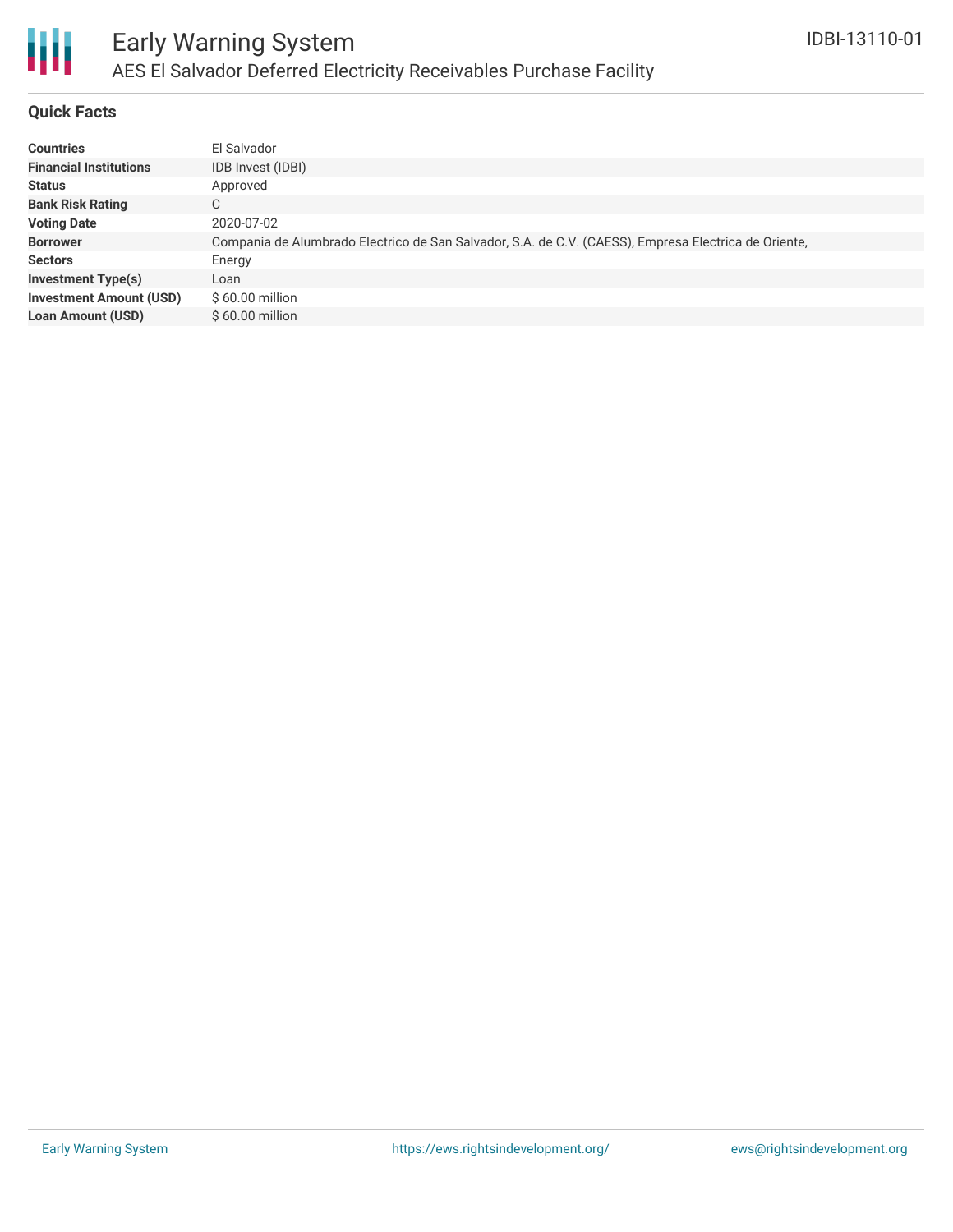

#### **Project Description**

The proposed transaction is a payment facility to purchase accounts receivable for up to USD 120 million ("The Facility" or "The Transaction") that will be used to discount electricity bills issued by four (4) electricity distribution companies in El Salvador: i) Compania de Alumbrado Electrico de San Salvador, SA de CV (CAESS); ii) Empresa Electrica de Oriente, S.A. de C.V. (EEO); (iii) AES CLESA S. en C. de C.V. (CLESA); and iv) Distribuidora Electrica de Usulutan (DEUSEM) (hereinafter "AES El Salvador" or "the Companies"). The Companies are controlled, and majority owned by The AES Corporation. The invoices arise from Executive Decree No. 12 of the Executive Body (dealing with COVID-19) for the Health Sector of March 21, 2020, for the deferral of payment of electricity consumers' invoices, in order to address the Companies' liquidity and working capital needs. The credit line will be available for up to three months and the deferred invoice payments shall be repaid in 24 monthly installments.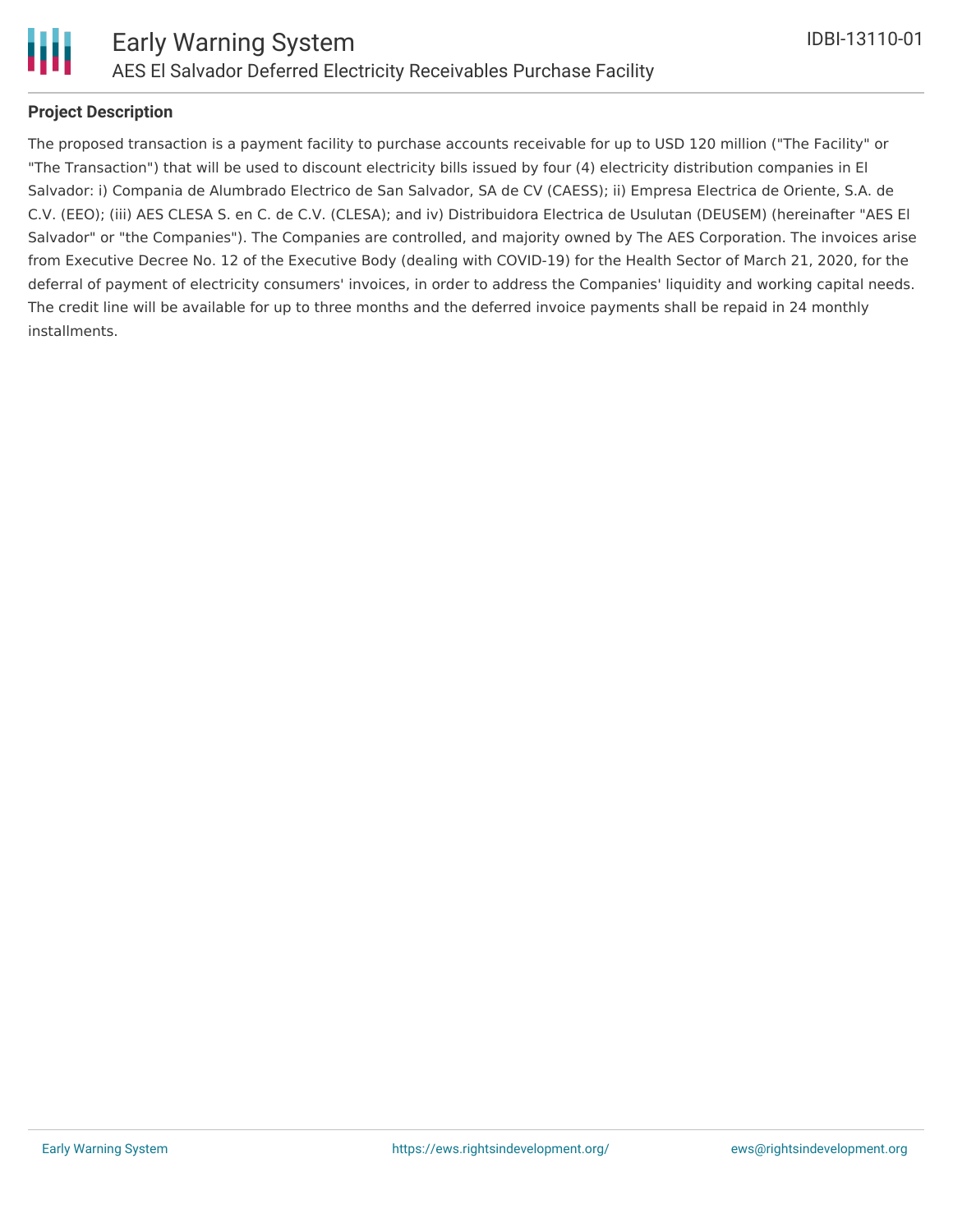### **People Affected By This Project**

#### 1. General Information of the Operation

The operation consists of the creation of an uncommitted receivable purchase facility to finance the deferral of payments of end-user electricity bills in El Salvador, resulting from the implementation of the measures provided for in Presidential Executive Order #12 in response to the impact of the COVID-19 virus. This Executive Order provides for the suspension of electricity payments for three months beginning in April 2020, without incurring any late charges or interest fees, or affecting end users' credit ratings. The funds obtained from the transaction will be used solely to cover the temporary lack of liquidity resulting from the enforcement of Presidential Executive Order #12 in the Companies.

The environmental and social analysis of the proposed transaction consisted of a documentary review of the Companies' environmental and social performance over time, underscoring compliance with the following Performance Standards(PS): PS 1: Assessment and Management of Environmental and Social Risks and Impacts; and PS 2: Labor and Working Conditions; PS 3: Resource Efficiency and Pollution Prevention; and PS 4: Community Health, Safety and Security.

#### 3. Environmental and Social Categorization and Rationale

This transaction has been classified as a Category C operation under the IDB Invest Environmental and Social Sustainability Policy, given that its incremental impacts will be practically negligible and that the resources obtained from the transaction will not be used to make any capital investments but only to provide liquidity to the Companies while the economic restrictions generated by the COVID-19 pandemic endure.

- 4. Environmental and Social Risks
- 4.1 Assessment and Management of Environmental and Social Risks and Impacts

All the Companies have their respective Environmental Permit (equivalent to an environmental license) issued by the Ministry of the Environment and Natural Resources (MARN, for its Spanish acronym) upon approval of the corresponding Environmental Impact Study (EIS). This study includes plans, programs and actions to prevent, mitigate and compensate for the environmental and social risks that have been identified as relevant in their respective studies. These prevention, mitigation, or compensation actions are carried out through a solid environmental and social management system (ESMS), which has been implemented in the Companies in recent years.

Environmental verification has allowed us to confirm that the Companies have substantially and consistently complied with the requirements of their respective Environmental Permits.

### 4.2 Labor and Working Conditions

Labor issues are very well regulated in El Salvador in terms of working hours, wages, vacations, workers' compensation, and labor regimes, among other aspects.

Given that El Salvador is a signatory to several conventions of the International Labor Organization (ILO), including Convention No. 87 concerning Freedom of Association and Protection of the Right to Organize and Convention No. 98 concerning the Right to Organize and Collective Bargaining; Convention No. 100 concerning Equal Remuneration for Men and Women Workers for Work of Equal Value and Convention No. 111 concerning Discrimination in Respect of Employment and Occupation; Convention 135 concerning Worker's Representatives; Convention 151 concerning Occupational Safety and Health; the Salvadoran Labor Code force recognizes the following rights of workers, regardless of the contractual regime binding them: (i) nondiscrimination; (ii) remuneration for work performed; (iii) rest days, holidays, leaves of absence, bonuses and other benefits; (iv) non-exploitative working hours; (v) freedom of association and collective bargaining; (vi) occupational health, safety and security; (vii) social security; (viii) decent treatment; (ix) maternity leave and nursing, in the case of women; (x) retirement,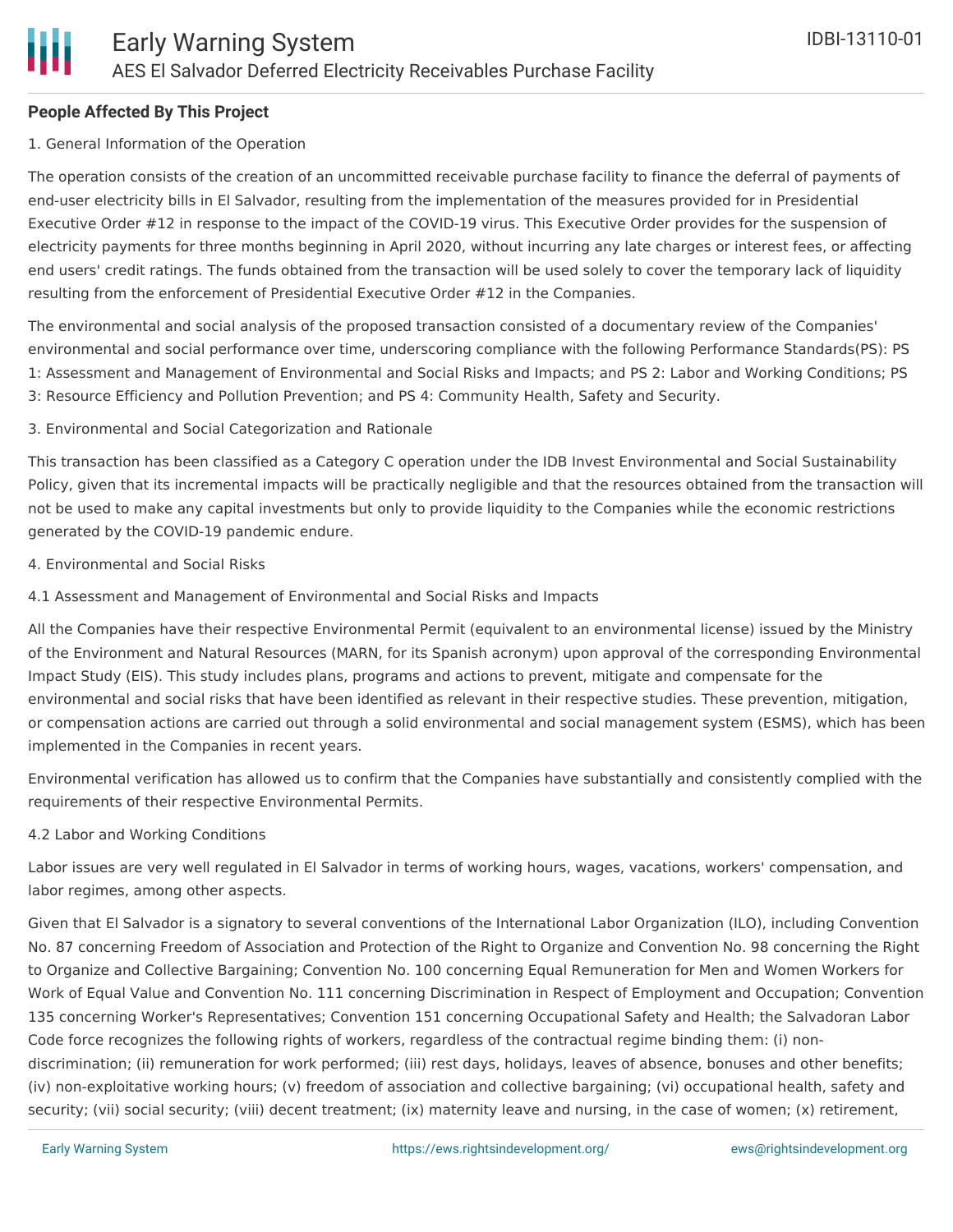

### **Investment Description**

• IDB Invest (IDBI)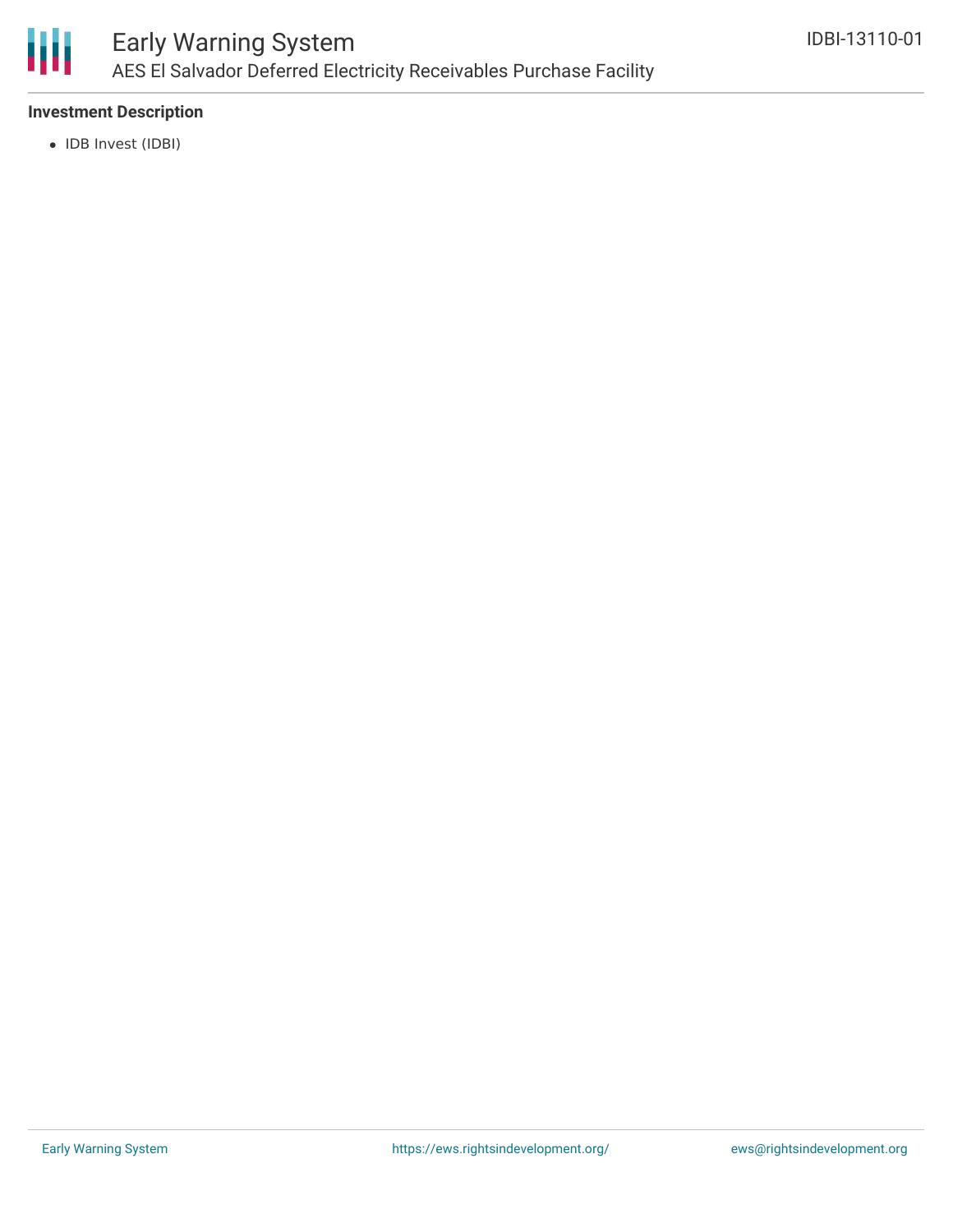

# Early Warning System

### AES El Salvador Deferred Electricity Receivables Purchase Facility

| <b>Private Actor 1</b>   | <b>Private Actor</b><br>Role | <b>Private Actor</b><br>1 Sector | <b>Relation</b> | <b>Private Actor 2</b> | <b>Private Actor</b><br>2 Role | <b>Private Actor</b><br>2 Sector |
|--------------------------|------------------------------|----------------------------------|-----------------|------------------------|--------------------------------|----------------------------------|
| $\overline{\phantom{a}}$ |                              | $\sim$                           | $\sim$          | <b>AES Corporation</b> | <b>Buver</b>                   | $\sim$                           |